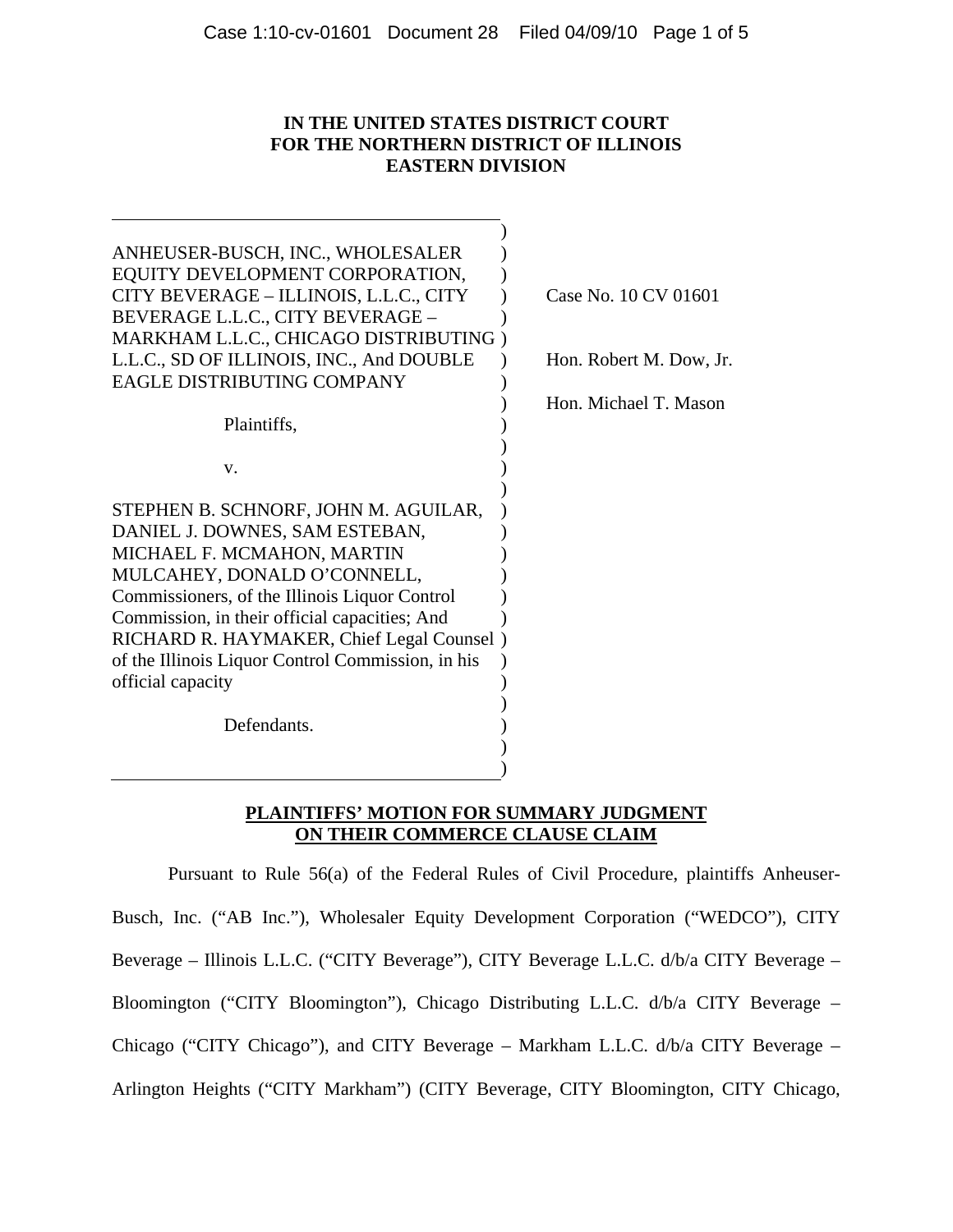#### Case 1:10-cv-01601 Document 28 Filed 04/09/10 Page 2 of 5

and CITY Markham, collectively the "CITY Entities,"), SD of Illinois, Inc. ("SDI") and Double Eagle Distributing Company ("Double Eagle") (SDI and Double Eagle, collectively the "Soave Entities," and together with the CITY Entities, WEDCO, and AB Inc., "Plaintiffs"), hereby move for summary judgment on their Commerce Clause claim. In support of this motion, Plaintiffs submit herewith a Local Rule 56.1 statement of material facts as to which there is no genuine issue and a supporting appendix of exhibits, and a supporting memorandum of law, and further state as follows:

1. In this action, brought pursuant to 28 U.S.C. 1983, Plaintiffs seek redress for Defendants' attempt to unconstitutionally grant preferential treatment to in-state beer producers over out-of-state producers. Defendants have prohibited non-resident brewers from performing the distribution function under Illinois' three-tier alcoholic beverage licensing system, despite the fact that Defendants permit in-state brewers to distribute beer in the State, which is expressly permitted under the Illinois Liquor Control Act of 1934 (the "Liquor Control Act"). *See* 235 ILCS 5/5-1(a) ("A Brewer may make sales and deliveries of beer . . . to retailers provided the brewer obtains an importing distributor's license or distributor's license in accordance with the provisions of this Act.").

2. Under well-established Commerce Clause jurisprudence, a law discriminates explicitly against interstate commerce if by its own terms it regulates disparately out-of-state and in-state economic interests and favors the in-state interests. *Granholm v. Heald*, 544 U.S. 460, 467 (2005). State laws that discriminate explicitly against interstate commerce "face 'a virtually *per se* rule of invalidity.'" *Granholm*, 544 U.S. at 476 (quoting *Philadelphia v. New Jersey*, 437 U.S. 617 (1978)). The one extremely limited exception to the "*per se* rule of invalidity" requires the state to demonstrate that the law "advanc[es] a legitimate local purpose that cannot be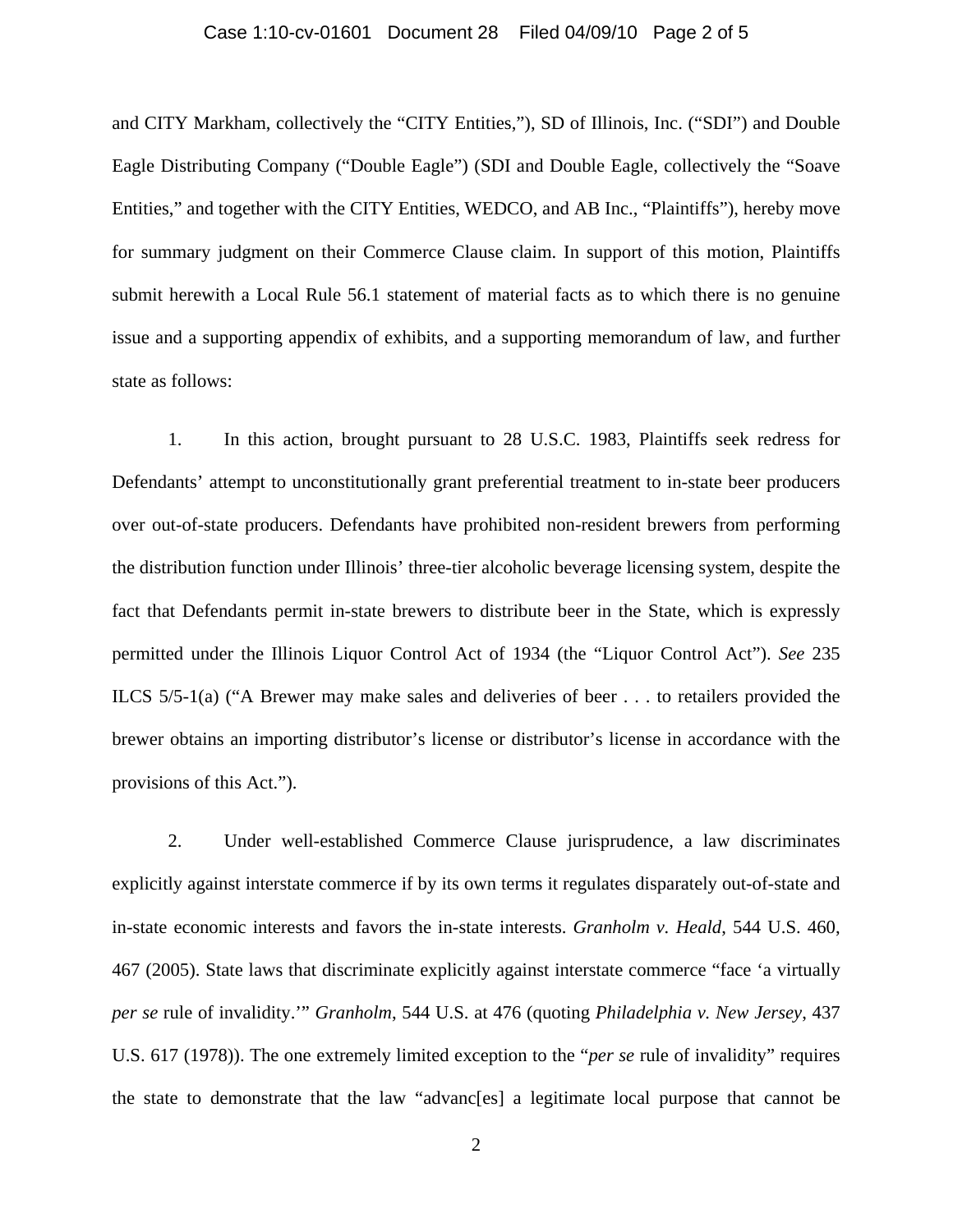#### Case 1:10-cv-01601 Document 28 Filed 04/09/10 Page 3 of 5

adequately served by reasonable nondiscriminatory alternatives." *See, e.g., Or. Waste Sys v. Dep't of Envir. Quality of the State of Oregon*, 511 U.S. 93, 98 (1994).

3. Defendants admit that they treat brewers differently depending on where they brew their beer and require an out-of-state brewer to distribute its beer through an unaffiliated distributor simply because it brews its beer out-of-state, while an in-state brewer may perform the distribution function itself. (Plfs.' LR 56.1 Stmt. ¶ .) This discrimination against out-of-state beer producers is subject to the *per se* rule of invalidity. Defendants are unable to meet their extraordinary burden of justifying the law as necessary to achieve a legitimate local purpose that cannot be adequately served by reasonable nondiscriminatory alternatives.

4. The appropriate remedy for this unconstitutional discrimination is to treat out-ofstate brewers equally and allow them the same privilege to distribute beer in Illinois. Attached hereto as Exhibit A is the text of a proposed declaratory judgment.

WHEREFORE, for the reasons set forth herein and in defendants' Local Rule 56.1 statement and memorandum of law, the Court should grant this motion and enter judgment in favor of Plaintiffs on their Commerce Clause Claim and enter the declaratory judgment as set forth above.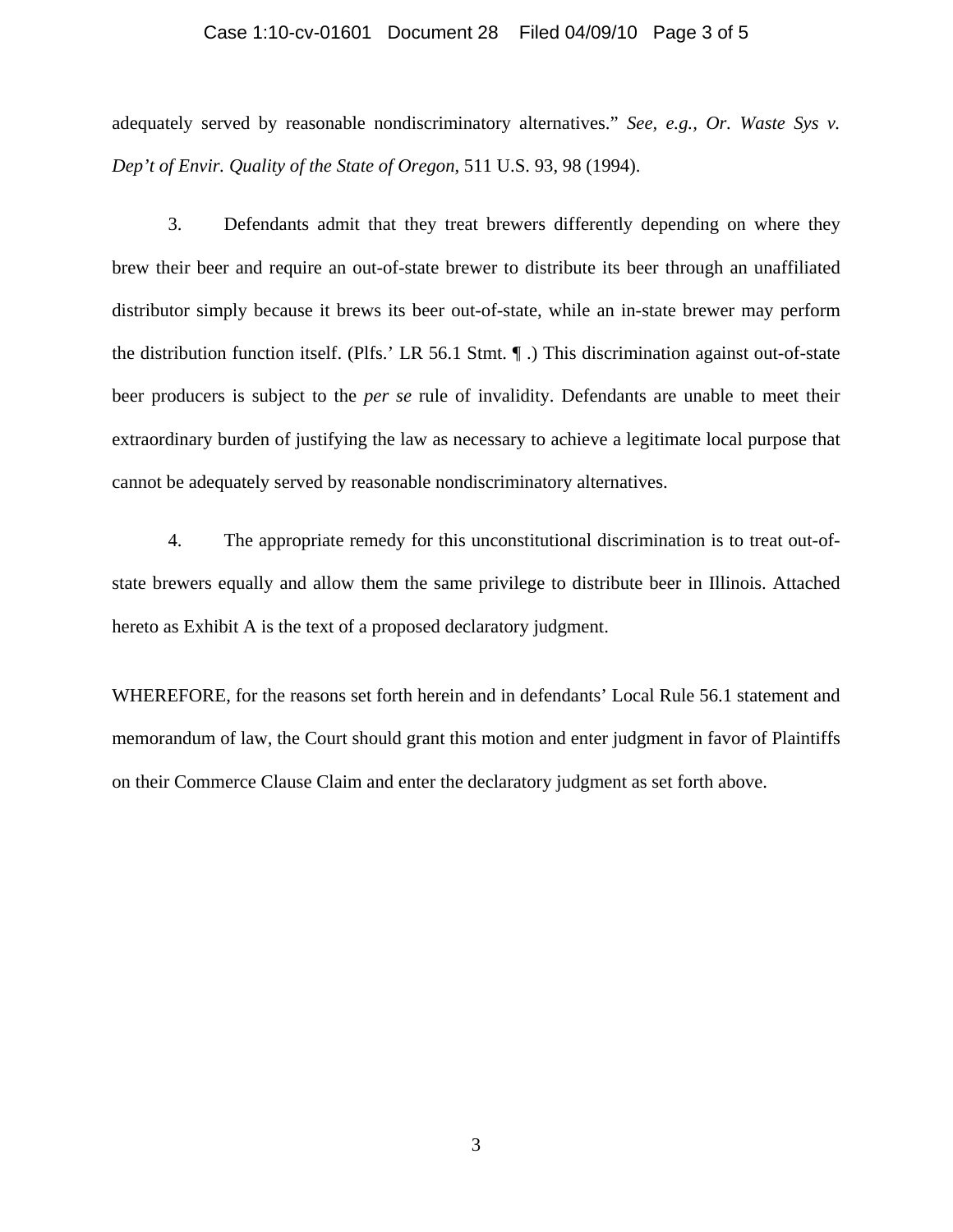Dated: April 9, 2010

Respectfully submitted,

/s/ Edward M. Crane\_\_\_\_\_\_ Edward M. Crane Albert L. Hogan, III Mark E. Rakoczy Andrew J. Fuchs Nathan A. Shev SKADDEN, ARPS, SLATE, MEAGHER & FLOM LLP 155 N. Wacker Drive Chicago, Illinois 60606 312-407-0700 (Telephone) 312-407-0411 (Facsimile)

## **Counsel for Plaintiffs Anheuser-Busch, Inc. and WEDCO**

John J. O'Shea FALLUCCA & O'SHEA, P.L.C 3400 E. Lafayette Detroit, MI 48207 (313) 567-7004 (Telephone) (313) 567-6826

**Counsel for Plaintiffs CITY Beverage – Illinois L.L.C., CITY Beverage L.L.C., Chicago Distributing L.L.C., CITY Beverage – Markham L.L.C., SD of Illinois, Inc., and Double Eagle Distributing Company**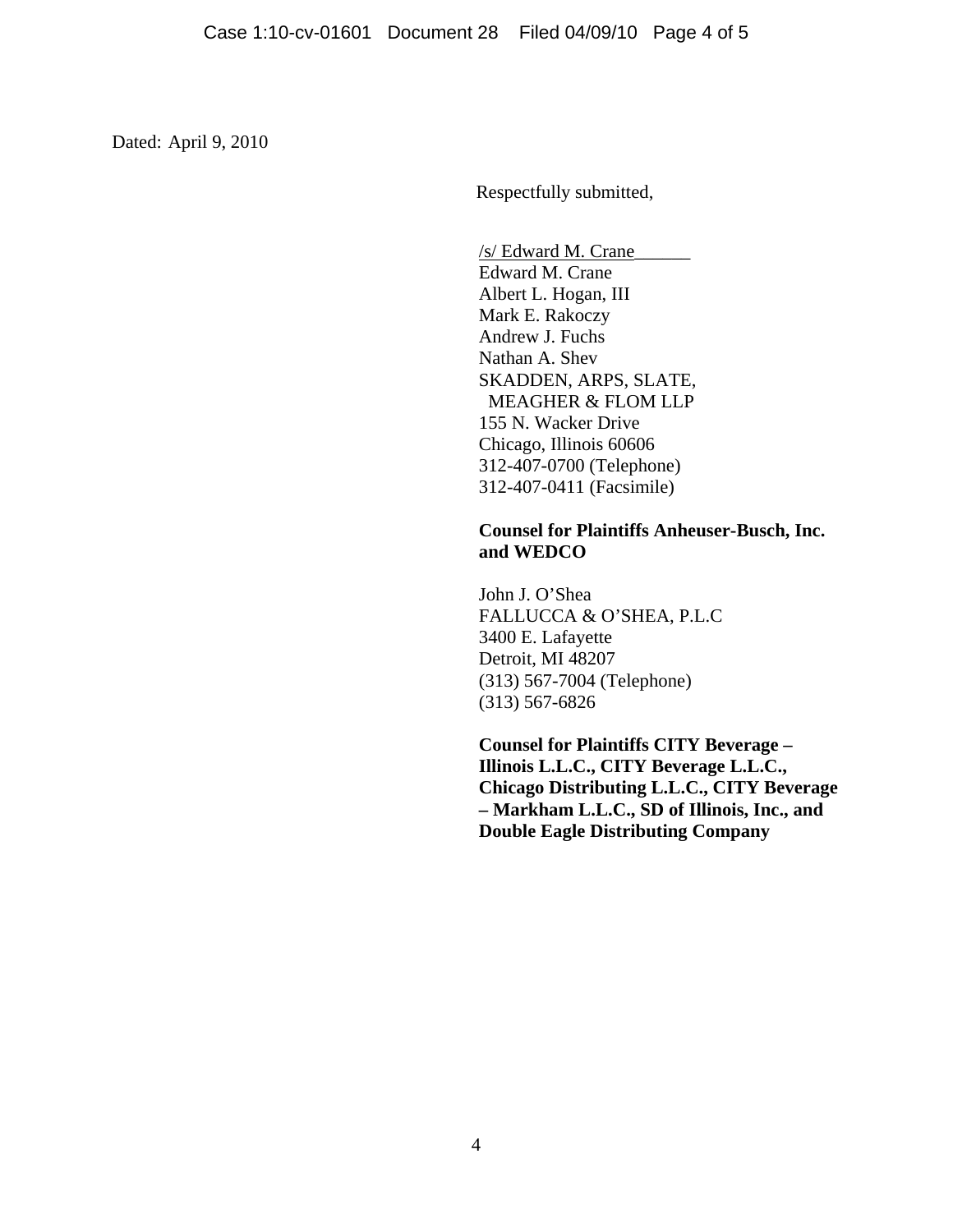## **CERTIFICATE OF SERVICE**

Edward M. Crane, an attorney, hereby certifies that on April 9, 2010, he caused true and correct copies of the foregoing Plaintiffs' Motion For Summary Judgment On Their Commerce Clause Claim, to be served on Defendants' counsel via the Court's ECF filing system.

Michael Dierkes, Esq. Ann Walls, Esq. Office of the Illinois Attorney General Office of the Illinois Attorney General 100 West Randolph Street 100 West Randolph Street Chicago, Illinois 60601 Chicago, Illinois 60601

*/s/* Edward M. Crane Edward M. Crane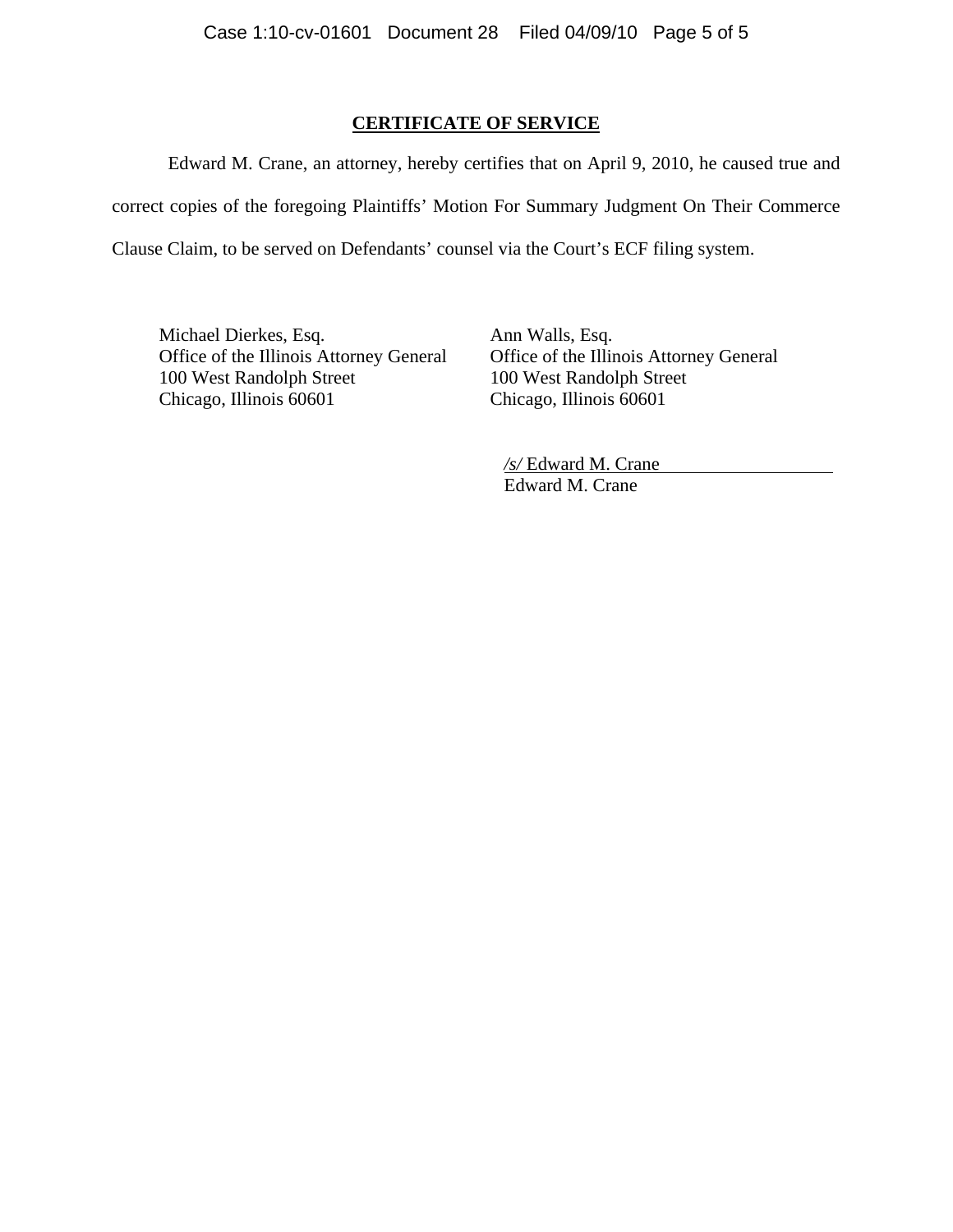# EXHIBIT A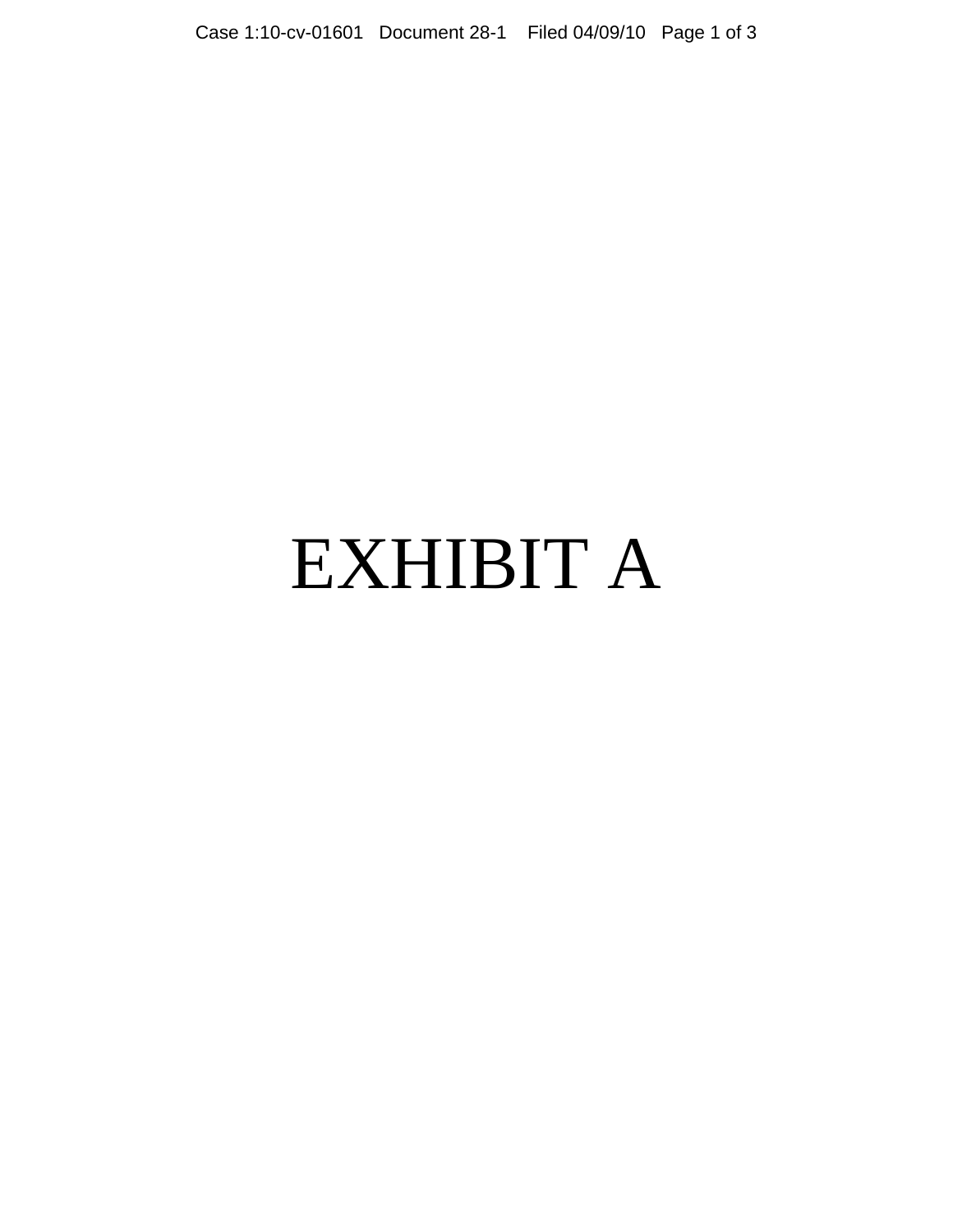# **IN THE UNITED STATES DISTRICT COURT FOR THE NORTHERN DISTRICT OF ILLINOIS EASTERN DIVISION**

| ANHEUSER-BUSCH, INC., WHOLESALER                  |                         |
|---------------------------------------------------|-------------------------|
| EQUITY DEVELOPMENT CORPORATION,                   |                         |
| CITY BEVERAGE - ILLINOIS, L.L.C., CITY            | Case No. 10 CV 01601    |
| BEVERAGE L.L.C., CITY BEVERAGE -                  |                         |
| MARKHAM L.L.C., CHICAGO DISTRIBUTING              |                         |
| L.L.C., SD OF ILLINOIS, INC., And DOUBLE          | Hon. Robert M. Dow, Jr. |
| <b>EAGLE DISTRIBUTING COMPANY</b>                 |                         |
|                                                   | Hon. Michael T. Mason   |
| Plaintiffs,                                       |                         |
|                                                   |                         |
| V.                                                |                         |
|                                                   |                         |
| STEPHEN B. SCHNORF, JOHN M. AGUILAR,              |                         |
| DANIEL J. DOWNES, SAM ESTEBAN,                    |                         |
| MICHAEL F. MCMAHON, MARTIN                        |                         |
| MULCAHEY, DONALD O'CONNELL,                       |                         |
| Commissioners, of the Illinois Liquor Control     |                         |
| Commission, in their official capacities; And     |                         |
| RICHARD R. HAYMAKER, Chief Legal Counsel)         |                         |
| of the Illinois Liquor Control Commission, in his |                         |
| official capacity                                 |                         |
|                                                   |                         |
| Defendants.                                       |                         |
|                                                   |                         |
|                                                   |                         |

# **TEXT OF PROPOSED ORDER**

Upon Plaintiffs' motion for summary judgment on Count I of Plaintiffs complaint, that Defendants' actions violate the Commerce Clause, it is hereby adjudged and ordered that:

Declaratory Judgment

Defendants violate the Commerce Clause of the United States Constitution by prohibiting out-of-state brewer AB Inc. from holding or acquiring Illinois Distributor's or Importing Distributor's Licenses or from holding, acquiring an interest in, or being affiliated with an entity that holds Illinois Distributor's or Importing Distributor's Licenses.